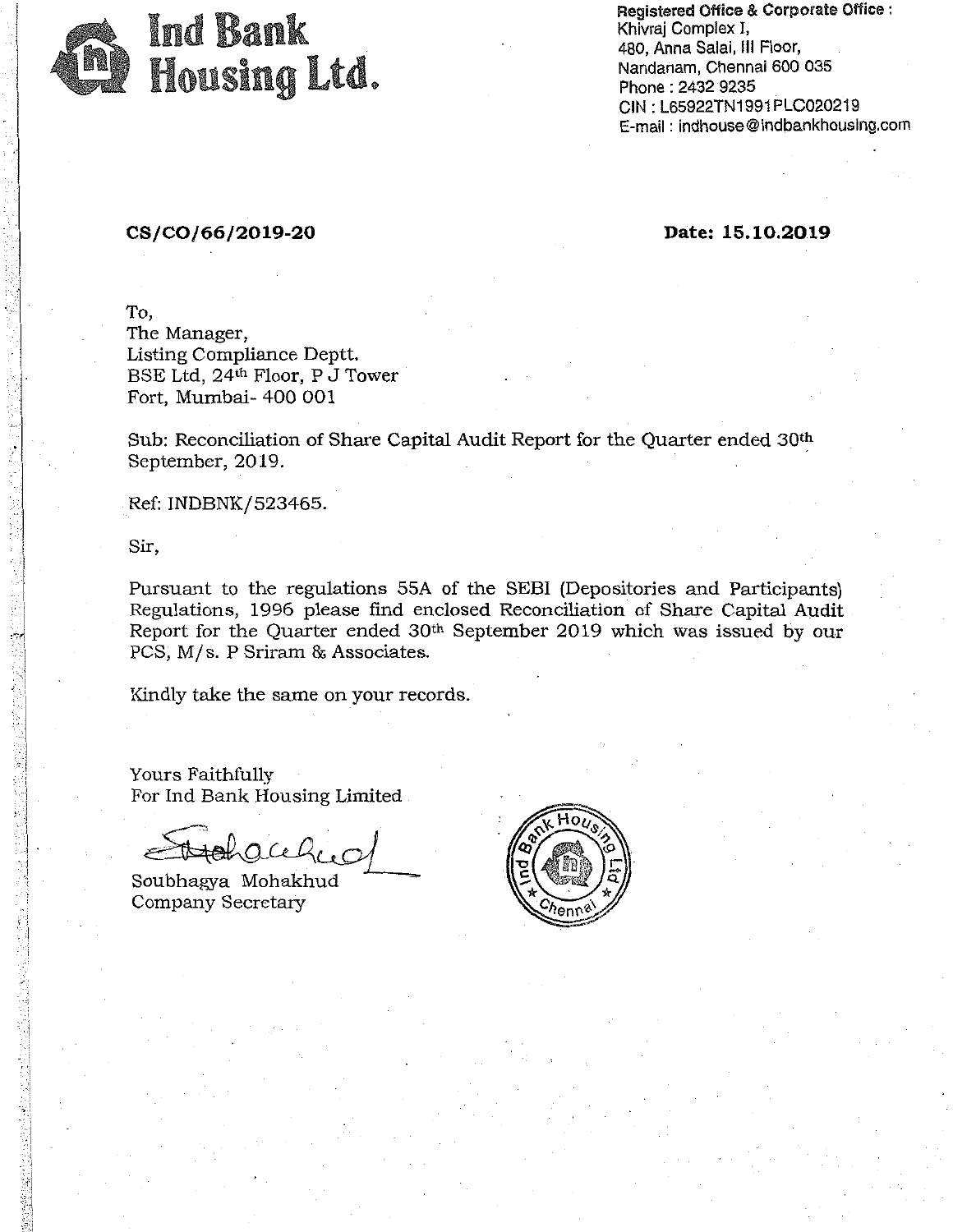

| 1. For Quarter Ended                                                                                      | 30 <sup>th</sup> September 2019                             |                      |                                     |  |
|-----------------------------------------------------------------------------------------------------------|-------------------------------------------------------------|----------------------|-------------------------------------|--|
| 2. ISIN:                                                                                                  | INE969D01012                                                |                      |                                     |  |
| 3. Face Value:<br>Rs.10/-each                                                                             |                                                             |                      |                                     |  |
| 4. Name of the Company                                                                                    |                                                             | IND BANK HOUSING LTD |                                     |  |
| 5. Registered Office Address                                                                              | 3rd Floor, 480 Anna Salai,<br>Nandanam<br>Chennaí -600 035. |                      |                                     |  |
| 6. Correspondence Address                                                                                 | Same as above                                               |                      |                                     |  |
| 7. Telephone & Fax Nos.                                                                                   | Telephone: 044-2432923<br>: 044-24313093<br>$\Gamma$ ax     |                      |                                     |  |
| 8. Email address                                                                                          | indhouse@indbankhousing.com                                 |                      |                                     |  |
| 9. Names of the Stock Exchanges where the<br>company's securities are listed                              | <b>BSE</b> Limited                                          |                      |                                     |  |
|                                                                                                           |                                                             | Number of<br>shares  | % of Total<br><b>Issued Capital</b> |  |
| 10. Issued Capital                                                                                        |                                                             | 1,00,00,000          | 100%                                |  |
| 11. Listed Capital (Exchange-wise) (as per company's<br>records) National Stock Exchange of India Limited |                                                             | 1,00,00,000          |                                     |  |
| 12. Held in dematerialised form in CDSL                                                                   |                                                             | 5,68,509             | 5.69                                |  |
| 13. Held in dematerialised form in NSDL                                                                   |                                                             | 86,24,346            | 86.24                               |  |
| 14. Physical                                                                                              |                                                             | 8,07,145             | 8.07                                |  |
| 15. Total No. of shares (12+13+14)                                                                        |                                                             | 1,00,00,000          | 100.00                              |  |
| 16. Reasons for difference if any, between (10&11),<br>(10&15), (11&15).                                  |                                                             | Not applicable       |                                     |  |

ð.

j,  $\frac{1}{2}$ 

1. 1. 1. 1. 1. 1. 1.

an yayyin ÷,

> regger.  $\sim$

é

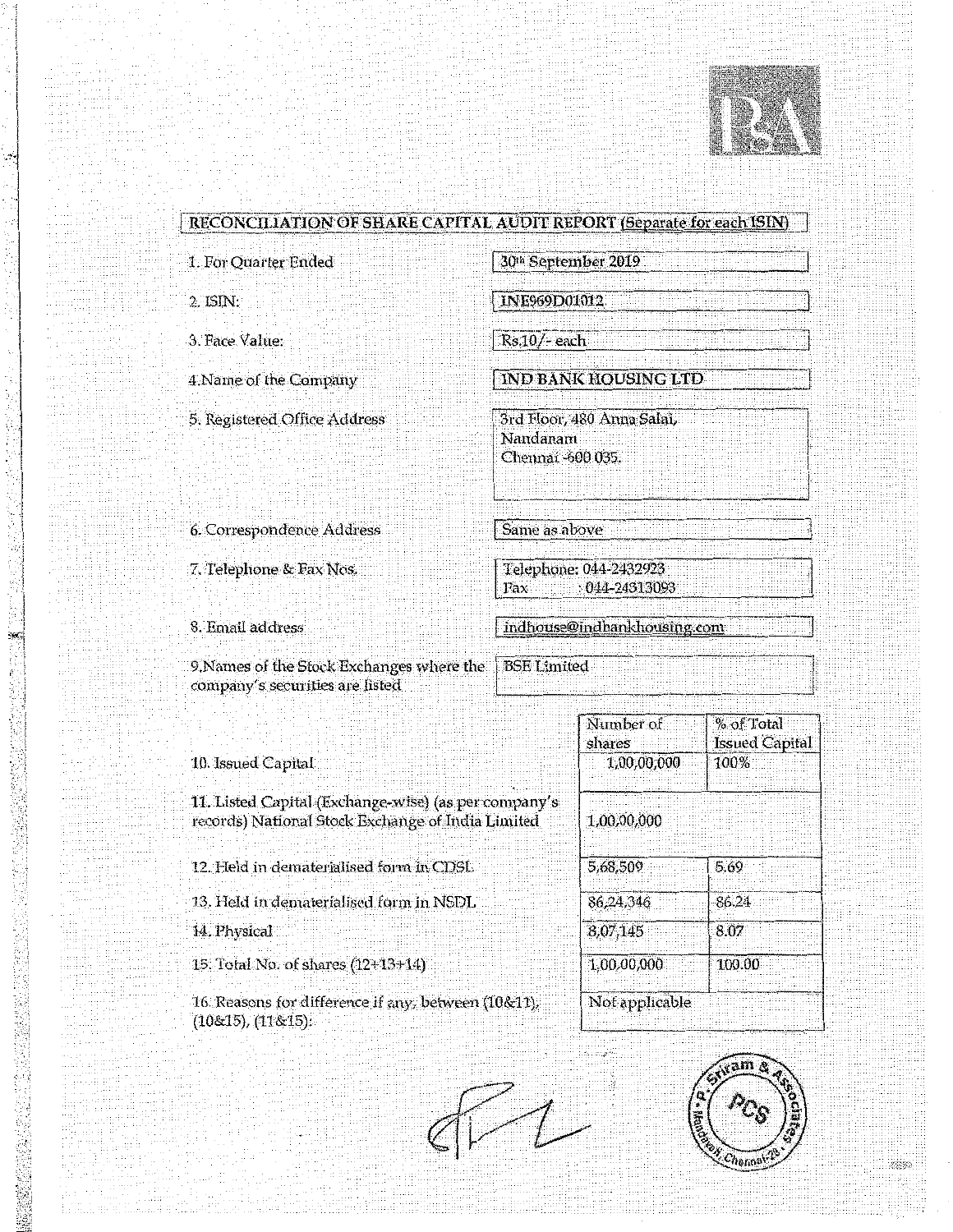

l.<br>Rrefev8

17. Certifying the details of changes in share capital during the quarter under consideration as per Table below:

| Particulars*** | No. of | Applied    | Listed on | Whether   | Whether   | In-prin. |
|----------------|--------|------------|-----------|-----------|-----------|----------|
|                | shares | /Not       | Stock     | intimated | intimated | Appr.    |
|                |        | Applied    | Exchanges | to CDSL   | to NSDL   | Pending  |
|                |        | for        | (specify  |           |           | for SE   |
|                |        | Extinguish | Names)    |           |           | (specify |
|                |        | ment       |           |           |           | Names)   |
|                |        |            |           |           |           |          |
| NIL.           |        |            |           |           |           |          |
|                |        |            |           |           |           |          |

\*\*\*Rights, Bonus, Preferential Issue, ESOPs, Amalgamation, Conversion, Buyback, Capital Reduction, Forfeiture, Any other (to specify).

18. Register of Members is Updated (Yes/No) If not, updated up to which date

| Y es<br>and material and material and contact and contact and and contact and all and contact and |  |
|---------------------------------------------------------------------------------------------------|--|
| Not Applicable                                                                                    |  |

19. Reference of Previous Ouarter with regards to excess dematerialized shares, if any

20. Has the company resolved the matter mentioned in Point No. 19 above in the current quarter? If not, reason why?

Not Applicable

Not Applicable

21. Mentioned the total no. of requests, if any, confirmed after 21 days and the total no. of requests pending beyond 21 days with the reasons for delay:

| Total No. of demat requests   | No. of requests | No. of Shares | Reasons for delay                       |
|-------------------------------|-----------------|---------------|-----------------------------------------|
| Confirmed after 21 Days       |                 |               | والزمان المتراكبين بالمراكبات القاراتية |
| Pending for more than 21 days |                 |               | an wronte to it were more or            |

22. Name, Telephone and Fax No. Mr. SoubhagyaMohakhud of the Compliance officer of the Co. Company Secretary and Compliance Officer Telephone: 044-24329235 23. Name, Address, Tel. & Fax No., Mr.P.Sriram, Regn. No of the Auditor Proprietor. M/s.P.Sriram& Associates, 10/17, Anandam Colony, South Canal Bank Road, Mandaveli, Chennai-600028 CP No.3310 Ph: 044-42153510